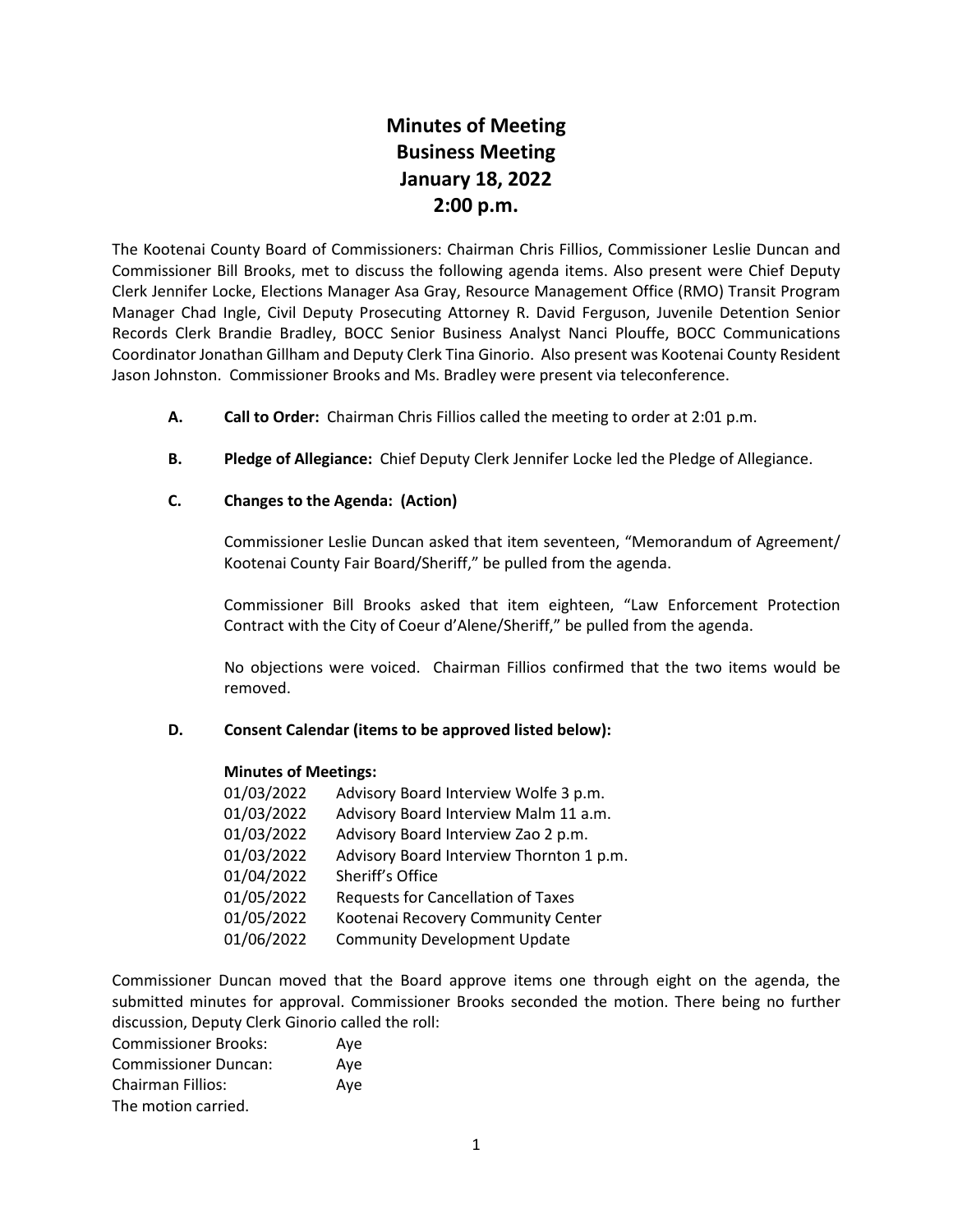## **E. Consent Calendar (items to be approved listed below):**

## **Board Actions:**

Assessor Adjustments to Tax Valuation BOCC Signatures for Indigent Cases: 01/06/2022 through 01/12/2022 Human Resources PAF/SCF Report for FY22 PP02 Week 2 Treasurer's Cancellation of Taxes – Solid Waste Fees for 184846 Treasurer's Cancellation of Taxes – Solid Waste Fees for 172022 Assessor's Adjustment to Tax Valuation AIN 337136 Extension of Resolution 2021-88

Commissioner Duncan moved that the Board approve items nine through fifteen as part of the Consent Calendar. Commissioner Brooks seconded the motion. There being no further discussion, Deputy Clerk Ginorio called the roll:

| <b>Commissioner Brooks:</b> | Aye |
|-----------------------------|-----|
| <b>Commissioner Duncan:</b> | Ave |
| <b>Chairman Fillios:</b>    | Ave |
| The motion carried.         |     |

## **F. Payables List (Action):**

Commissioner Duncan moved that the Board accept the Payables List for the week of January 10, 2022 through January 14, 2022 in the amount of \$1,244,696.67, with no jury payments. Commissioner Brooks seconded the motion. There being no further discussion, Deputy Clerk Ginorio called the roll:

| <b>Commissioner Brooks:</b> | Ave |
|-----------------------------|-----|
| <b>Commissioner Duncan:</b> | Ave |
| Chairman Fillios:           | Ave |
| The motion carried.         |     |

## **G. Business:**

**Memorandum of Agreement/Kootenai County Fair Board/Sheriff (Action)** – Pulled.

**Law Enforcement Protection Contract with the City of Coeur d'Alene/n/a/Sheriff (Action)** – Pulled.

# **Bid Award Bid #021121/Cancellation of IFB/Rejection of Bids/Resource Management Office (Action)**

Resource Management Office (RMO) Transit Program Manager Chad Ingle reported that all bids received in this round had both exceeded the cost they had estimated for the project and the \$200,000 amount allowed for informal bids. He asked the Board to approve their rejection of all these bids and allow RMO to begin fresh with a formal bid process.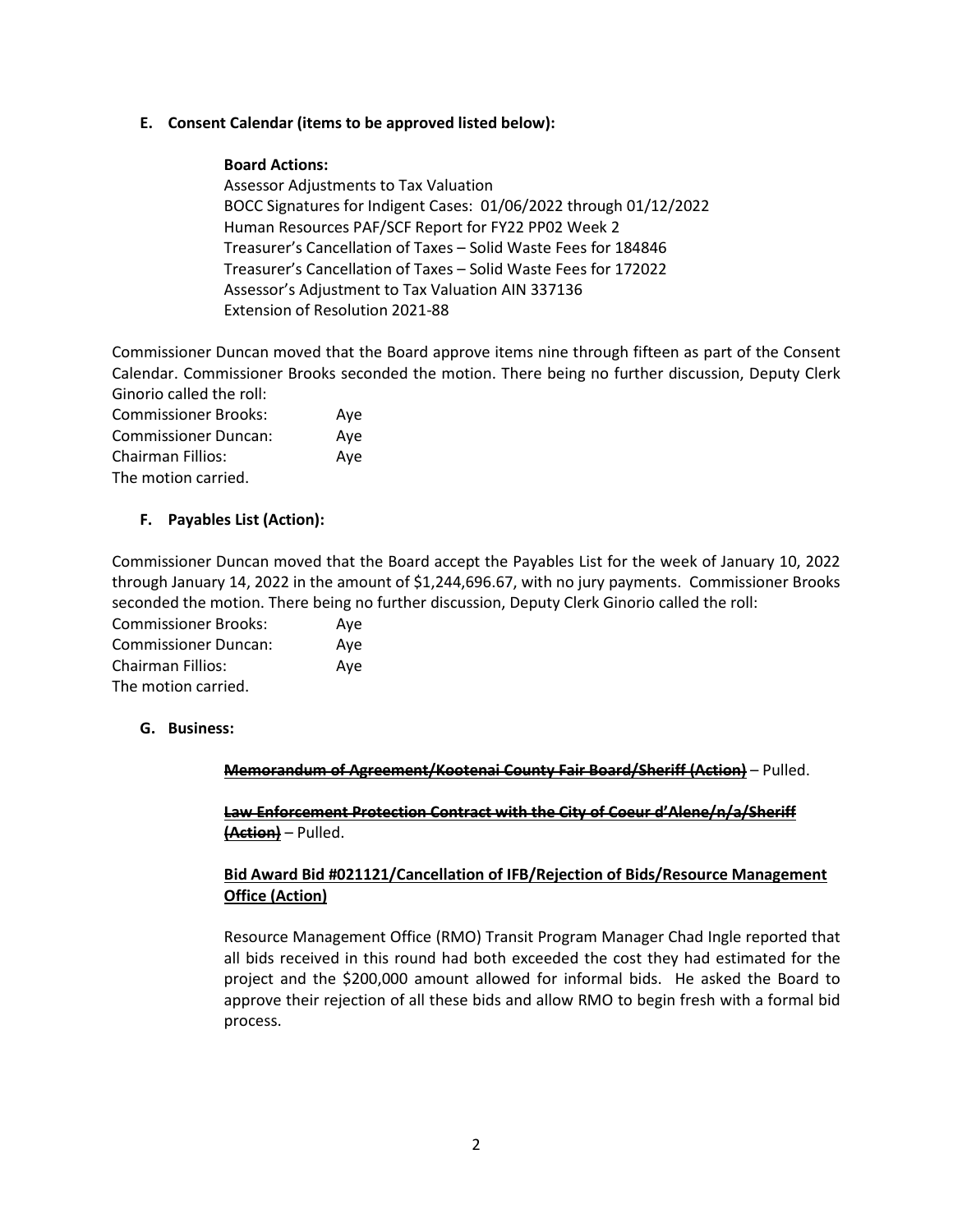Commissioner Duncan moved that the Board cancel the IFB and reject the bids for Bid #021121. Commissioner Brooks seconded the motion. There being no further discussion, Deputy Clerk Ginorio called the roll: Commissioner Brooks: Aye Commissioner Duncan: Aye

Chairman Fillios: Aye The motion carried.

Kootenai County Resident Jason Johnston exited the meeting at 2:04 p.m.

# **Advisory Board: Appointment of Dominic Parmantier/Aquifer Protection District/Term expires 12/31/2023/BOCC (Action)**

BOCC Communications Coordinator Jonathan Gillham stated that a vacancy had occurred on the Aquifer Protection Advisory Board. He reported that the Advisory Board had met January 12, 2022 and recommended the appointment of Dominic Parmantier to fill the rest of the term, through December 31, 2023. He confirmed that Mr. Parmantier met the statutory requirements to fill the position.

Commissioner Duncan moved that the Board appoint Dominic Parmantier to the Aquifer Protection District with a term to expire December 31, 2023. Commissioner Brooks seconded the motion. There being no further discussion, Deputy Clerk Ginorio called the roll:

Commissioner Brooks: Aye Commissioner Duncan: Aye Chairman Fillios: Aye The motion carried.

## **Resolution 2022-06/Classify Documents/Elections (Action)**

## **Resolution 2022-07/Destroy Documents/Elections (Action)**

Chairman Fillios stated that items twenty-one and twenty-two on the agenda would be handled under one motion.

Elections Manager Asa Gray requested the Board's approval of Resolution 2022-06 and Resolution 2022-07, which would allow his department to dispose of records they were no longer required by statute to retain.

Commissioner Duncan moved that the Board approve Resolution numbers 2022-06 and 2022-07, for the classification and destruction of documents for the Elections Department, according to Idaho Code. Commissioner Brooks seconded the motion. There being no further discussion, Deputy Clerk Ginorio called the roll:

| <b>Commissioner Brooks:</b> | Ave |
|-----------------------------|-----|
| <b>Commissioner Duncan:</b> | Aye |
| <b>Chairman Fillios:</b>    | Ave |
| The motion carried.         |     |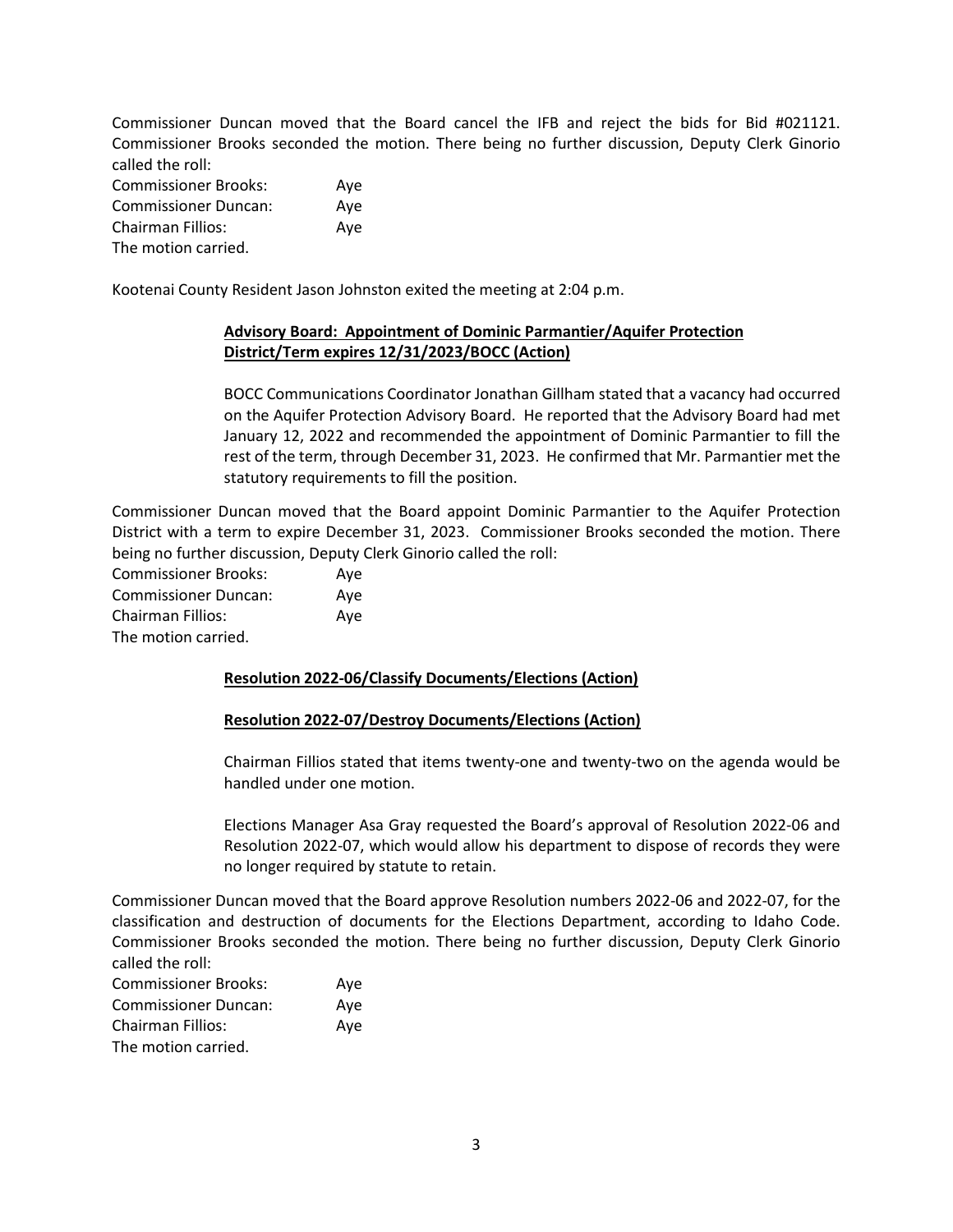## **Resolution 2022-08/Classify Documents/Juvenile Detention (Action)**

## **Resolution 2022-09/Destroy Records/Juvenile Detention (Action)**

Chairman Fillios stated that items twenty-three and twenty-four on the agenda would be handled under one motion.

Juvenile Detention Senior Records Clerk Brandi Bradley requested the Board's approval of Resolutions 2022-08 and 2022-09, which would allow her department to dispose of records they were no longer required by statute to retain.

Commissioner Duncan moved that the Board approve Resolution numbers 2022-08 and 2022-09, for the classification and destruction of records for Juvenile Detention, according to Idaho Code. Commissioner Brooks seconded the motion. There being no further discussion, Deputy Clerk Ginorio called the roll:

Commissioner Brooks: Aye Commissioner Duncan: Aye Chairman Fillios: Aye The motion carried.

Civil Deputy Prosecuting Attorney R. David Ferguson exited the meeting at 2:08 p.m.

## **Status Pending Update (Discussion)**

## Facilities Expansion

Commissioner Duncan stated that a meeting was planned with LCA (Lombard Conrad Architects) for next week.

#### PAC Airport Lease

Commissioner Duncan reported that the PAC (Panhandle Area Council) intended to sign the new lease agreement, which would then be forwarded to the BOCC for approval.

#### Financial Snapshot

Chairman Fillios remarked that the next snapshot would be provided at the first Business Meeting in February.

#### Impact Fee Analysis

Commissioner Brooks said that he had received the proposed contracts from Galena Consulting and had been in contact with Anne Wescott. He reported that he had also been observing the process undergone by the Fire District. He stated that the contracts would be sent to Legal for review, then brought to the BOCC for approval.